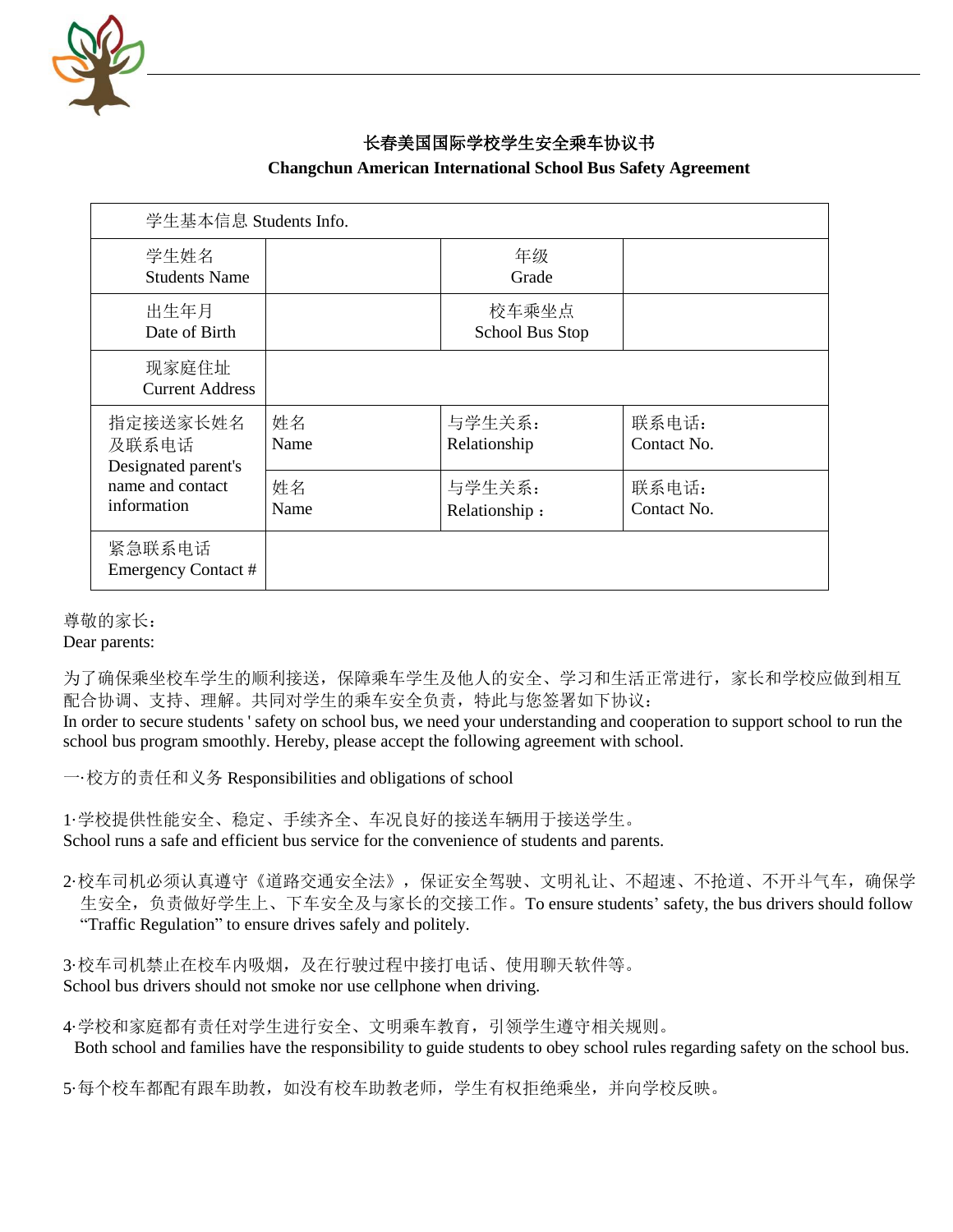

All routes are monitored by a ride-along bus assistant, students have the right to refuse taking the bus and report it to school if there is no TA on duty on the bus.

6·学校跟车助教组织好学生上下车,确保学生安全。

To ensure students' safety, TAs should organize students to get on and off school bus safely.

7·校车座位须配有安全带。如有安全带破损、缺失,学校负责维修。跟车助教需确保学 生坐在有安全带的座位。 All the buses should be equipped with seat belts. School should be in charge of the maintenance of the seat belts if they are broken or missing. TAs should make sure students fasten the seat belts.

8.当学生没有/不配合系好安全带时,校车需停车等候。学生不配合态度恶劣时,可将其遣返学校或联系家长将其 带回。

The bus will stop and wait until all students fasten their seat belts. If any student doesn't cooperate to put on their seat belts, he/she will be sent back to school or the bus TA will contact parents to take him/her back home.

9 当学生无故缺席校车且联系家长无果时,校车可以在规定发车时间离开前往下一站。

The bus can leave for next stop if the student does not show up without any reason, and if the parents are unable to be contacted.

10·如因天气、路况等原因校车迟到的,跟车助教应尽全力提前通知家长。 TAs will try their best to inform the parents as early as they can if there is any delay caused by the weather, traffic etc.

二·学生和家长的责任和义务

1·家长应配合学校对学生进行交通安全、文明乘车教育,引导学生遵守相关规则。 Parents should help guide the students to follow the school bus policy .

- 2·提醒或引导确保学生按时间和地点乘车。校车准点发车,不会因为个别学生等候影响整条线路的学生。未按时 间、地点乘车的学生,家长负责安排交通工具送孩子抵达学校以及由此可能带来的安全问题。
- Parents have the responsibilities to guide students to be at bus stop on time. School bus will leave on time, will not delay the whole route due to lateness of one person. In case the student is unable to take the school bus, parents will take the responsibilities of finding vehicle to send child(ren) to school as well safety issue.

3. 学生如有特殊情况不能上学, 家长应提前或及时打电话通知跟车老师。 Parents should contact bus TAs ahead of in time in case the student is unable to be in school.

4 乘坐校车,在指定站点上下车,由家长(或监护人)接送。学生早晨上学自站点上校车后到下午放学到指定站下 车止, 安全管理由校方负责; 学生早晨上车之前和下午放学下车以后的安全由家长(监护人)负责。

The school bus assistant will only drop students at the drop off location when parents or guardians are there to collect the students. The school is responsible for student safety when the student is on the bus. Parents or guardians are responsible for student safety when they are off the bus.

5 如家长未按时到站点接学生,该学生由跟车老师带回学校,家长自行到学校接回家。 If the parents can not be at the bus stop on time, the students will be taken to the next stop or be taken back to school by the bus TA. Parents have to pick up their children at school.

6.家长因故无法接送,必须嘱托他人代替接送并且及时通知学校,如果发生意外事故,校车方不承担责任。 If the parents are unable to pick up children due to personal reasons, parents must send someone to substitute and inform school within time. Parents should take the responsibilities of the students' safety in this situation.